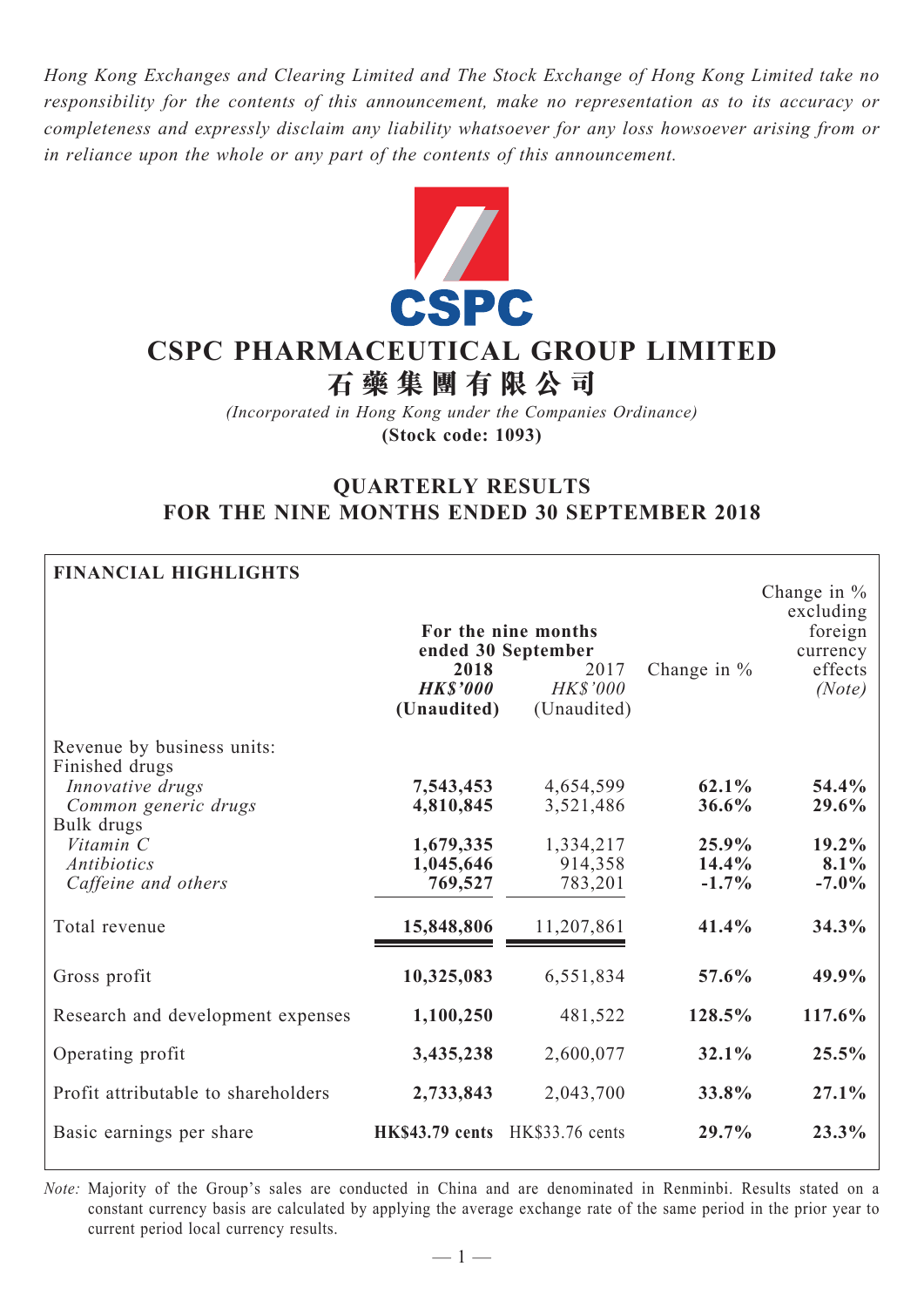#### **RESULTS**

The Board of Directors of CSPC Pharmaceutical Group Limited (the "Company") is pleased to announce the unaudited consolidated results of the Company and its subsidiaries (the "Group") for the nine months ended 30 September 2018 as follows:

### **CONDENSED CONSOLIDATED Statement of profit or loss**

*For the nine months ended 30 September 2018*

|                                               | For the nine months<br>ended 30 September |                                 |
|-----------------------------------------------|-------------------------------------------|---------------------------------|
|                                               | 2018<br><b>HK\$'000</b><br>(Unaudited)    | 2017<br>HK\$'000<br>(Unaudited) |
|                                               |                                           |                                 |
| Revenue                                       | 15,848,806                                | 11,207,861                      |
| Cost of sales                                 | (5,523,723)                               | (4,656,027)                     |
| Gross profit                                  | 10,325,083                                | 6,551,834                       |
| Other income                                  | 134,570                                   | 89,213                          |
| Other gains or losses, net                    | 112,409                                   | (10, 100)                       |
| Selling and distribution expenses             | (5,416,391)                               | (3,005,252)                     |
| Administrative expenses                       | (601, 439)                                | (487,906)                       |
| Research and development expenses             | (1,100,250)                               | (481, 522)                      |
| Other expenses                                | (18, 744)                                 | (56, 190)                       |
| Operating profit                              | 3,435,238                                 | 2,600,077                       |
| Finance costs                                 | (60, 478)                                 | (23,767)                        |
| Share of results of joint ventures            | 35,356                                    | 1,454                           |
| Profit before tax                             | 3,410,116                                 | 2,577,764                       |
| Income tax expense                            | (692, 360)                                | (525, 865)                      |
| Profit for the period                         | 2,717,756                                 | 2,051,899                       |
| Profit (loss) for the period attributable to: |                                           |                                 |
| Owners of the Company                         | 2,733,843                                 | 2,043,700                       |
| Non-controlling interests                     | (16, 087)                                 | 8,199                           |
|                                               | 2,717,756                                 | 2,051,899                       |
|                                               | <b>HK</b> cents                           | HK cents                        |
| Earnings per share                            |                                           |                                 |
| — Basic                                       | 43.79                                     | 33.76                           |
| - Diluted                                     | N/A                                       | 33.76                           |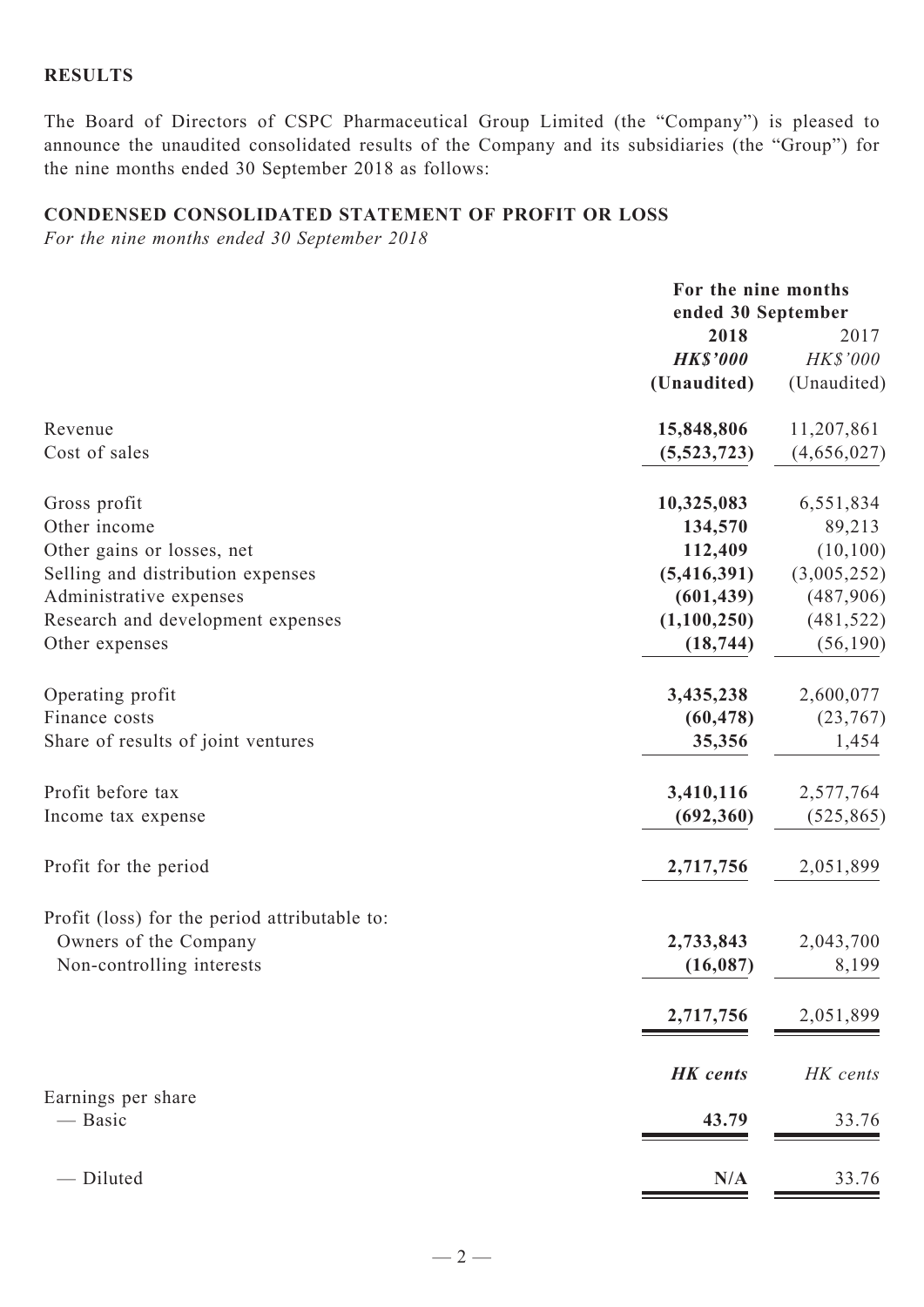# **CONDENSED CONSOLIDATED statement of Profit or Loss and Other comprehensive income**

*For the nine months ended 30 September 2018*

|                                                              | For the nine months |             |
|--------------------------------------------------------------|---------------------|-------------|
|                                                              | ended 30 September  |             |
|                                                              | 2018                | 2017        |
|                                                              | <b>HK\$'000</b>     | HK\$'000    |
|                                                              | (Unaudited)         | (Unaudited) |
| Profit for the period                                        | 2,717,756           | 2,051,899   |
| Other comprehensive (expense) income                         |                     |             |
| Items that will not be reclassified to profit or loss:       |                     |             |
| Exchange differences arising on translation of               |                     |             |
| financial statements to presentation currency                | (910, 927)          | 578,640     |
| Share of exchange differences of joint ventures arising on   |                     |             |
| translation of financial statements to presentation currency | (6,179)             | 4,209       |
| Fair value gain on investments in financial assets measured  |                     |             |
| at fair value through other comprehensive income             | 59,674              |             |
| Other comprehensive (expense) income for the period          | (857, 432)          | 582,849     |
| Total comprehensive income for the period                    | 1,860,324           | 2,634,748   |
| Total comprehensive income (expense) for the period          |                     |             |
| attributable to:                                             |                     |             |
| Owners of the Company                                        | 1,921,322           | 2,622,502   |
| Non-controlling interests                                    | (60, 998)           | 12,246      |
|                                                              | 1,860,324           | 2,634,748   |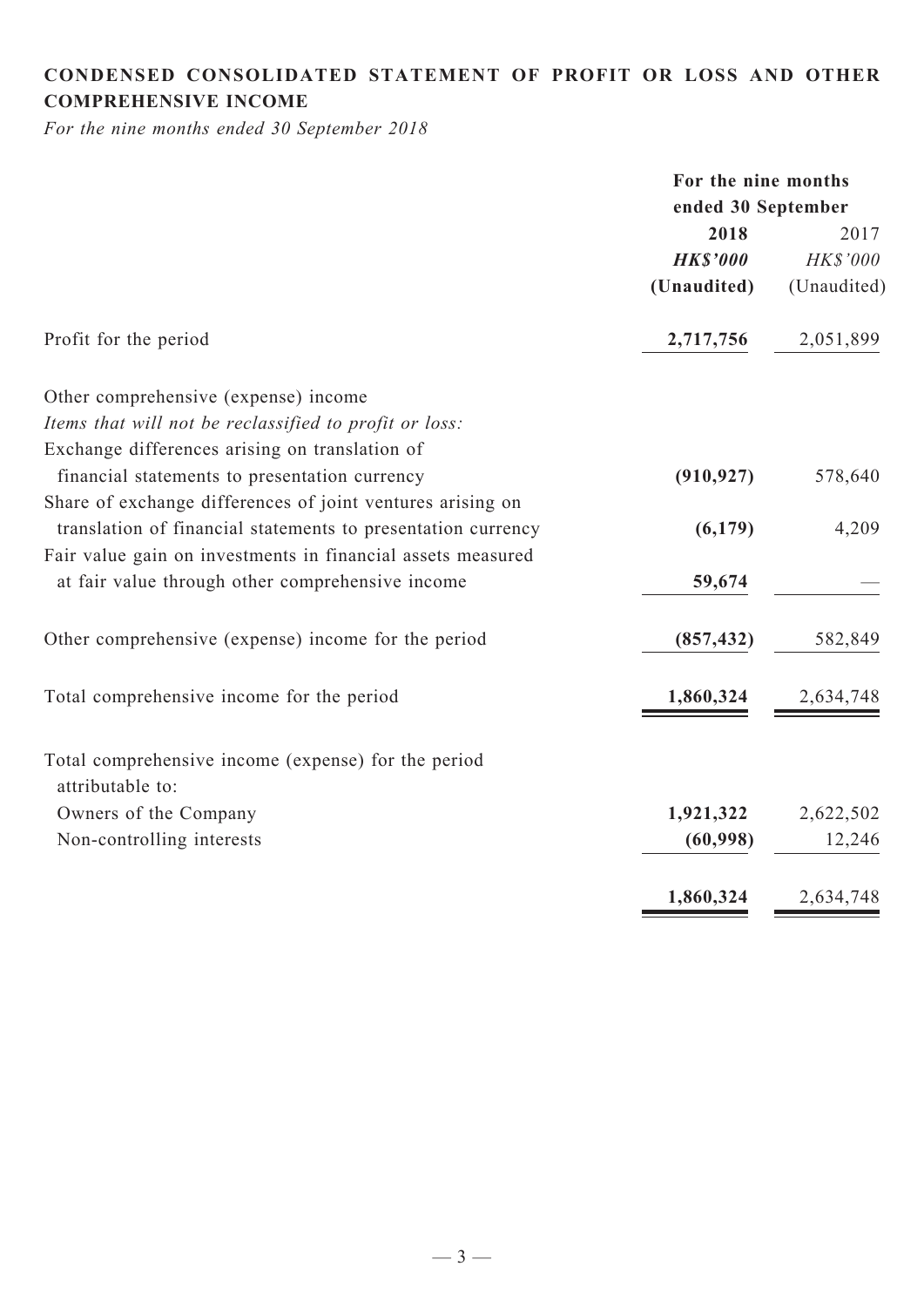*Notes:*

#### **1. Principal Accounting Policies**

The principal accounting policies used in the preparation of the financial data for the nine months ended 30 September 2018 are consistent with those followed in the preparation of the Group's interim financial statements for the six months ended 30 June 2018.

#### **2. Profit Before Tax**

|                                                                   |                 | For the nine months<br>ended 30 September |  |
|-------------------------------------------------------------------|-----------------|-------------------------------------------|--|
|                                                                   | 2018            | 2017                                      |  |
|                                                                   | <b>HK\$'000</b> | HK\$'000                                  |  |
|                                                                   | (Unaudited)     | (Unaudited)                               |  |
| Profit before tax has been arrived at after charging (crediting): |                 |                                           |  |
| Amortisation of other intangible assets                           | 15,351          | 58,965                                    |  |
| Amortisation of prepaid lease payments                            | 13,951          | 11,684                                    |  |
| Depreciation of property, plant and equipment                     | 512,442         | 450,605                                   |  |
| Total depreciation and amortisation                               | 541,744         | 521,254                                   |  |
| Government grant income                                           | (26,706)        | (22, 438)                                 |  |
| Interest income on bank balances                                  | (36,296)        | (12, 957)                                 |  |
| Interest income on structured bank deposits                       | (94, 693)       |                                           |  |
| Net foreign exchange (gain) loss                                  | (32, 679)       | 3,040                                     |  |

#### **3. Earnings Per Share**

No dilutive earnings per share is presented for the nine months ended 30 September 2018 as there was no potential ordinary shares in issue during the period.

The calculation of the basic and diluted earnings per share attributable to the owners of the Company is based on the following:

|                                                                   | For the nine months<br>ended 30 September |                 |  |
|-------------------------------------------------------------------|-------------------------------------------|-----------------|--|
|                                                                   |                                           |                 |  |
|                                                                   | 2018                                      | 2017            |  |
|                                                                   | <b>HK\$'000</b>                           | <b>HK\$'000</b> |  |
|                                                                   | (Unaudited)                               | (Unaudited)     |  |
| Earnings                                                          |                                           |                 |  |
| Earnings for the purposes of basic and diluted earnings per share | 2,733,843                                 | 2,043,700       |  |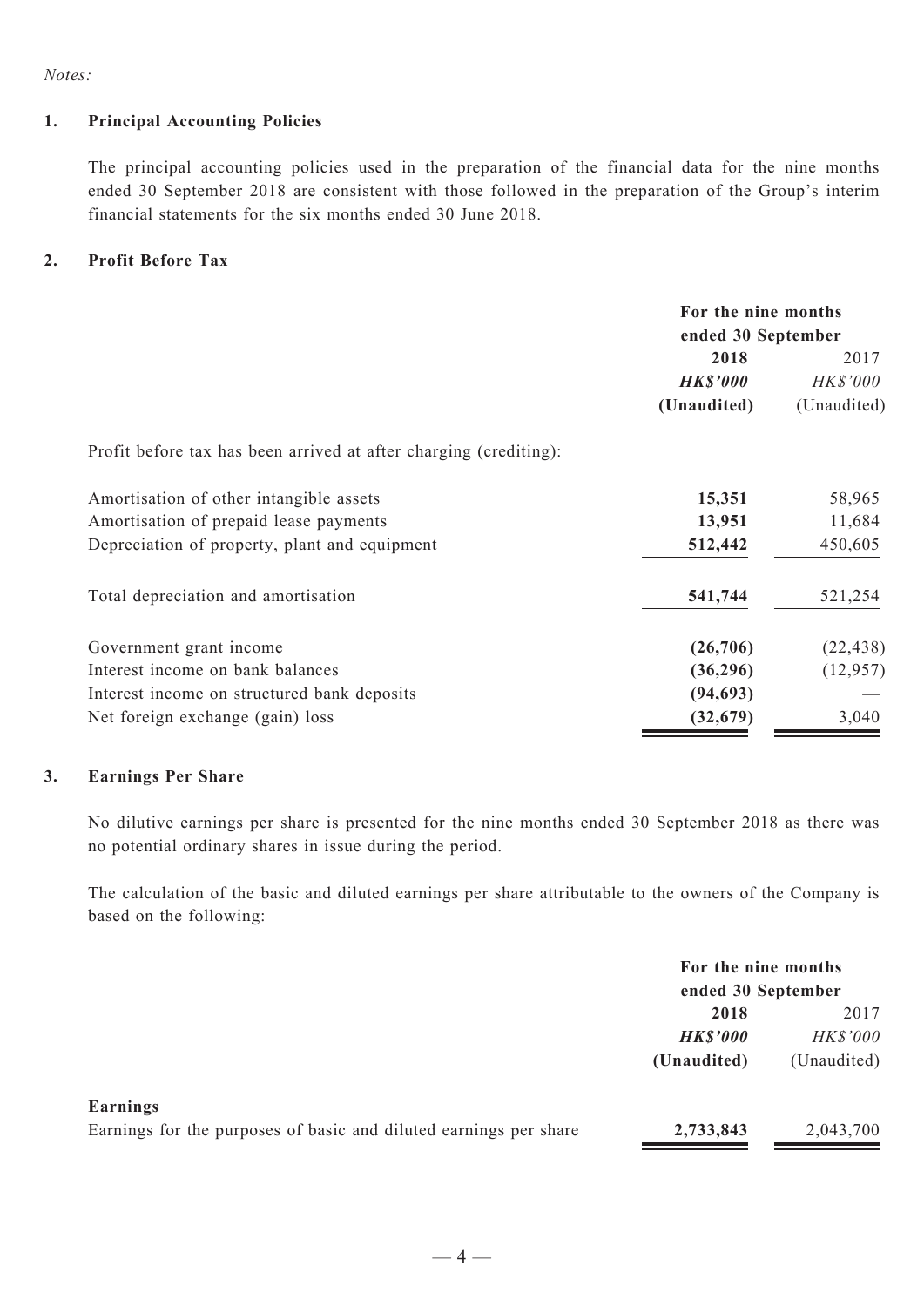|                                               | For the nine months<br>ended 30 September |           |
|-----------------------------------------------|-------------------------------------------|-----------|
|                                               |                                           |           |
|                                               | 2018                                      |           |
|                                               | $\boldsymbol{v}$                          | 000'      |
| <b>Number of shares</b>                       |                                           |           |
| Weighted average number of ordinary shares    |                                           |           |
| for the purpose of basic earnings per share   | 6,243,018                                 | 6,053,567 |
| Effect of dilutive potential ordinary shares: |                                           |           |
| Share options granted by the Company          | N/A                                       | 286       |
| Weighted average number of ordinary shares    |                                           |           |
| for the purpose of diluted earnings per share | N/A                                       | 6,053,853 |

### **4. Dividend**

The board of directors does not declare the payment of an interim dividend for the nine months ended 30 September 2018 (2017: Nil).

#### **SEGMENT INFORMATION**

Information reported to the board of directors, being chief operating decision makers ("CODM"), for the purpose of resources allocation and assessment of segment performance focuses on types of goods delivered.

The Group's reportable segments under HKFRS 8 *Operating Segments* are as follows:

- (a) Finished Drugs
- (b) Vitamin C (bulk drugs)
- (c) Antibiotics (bulk drugs)
- (d) Caffeine (bulk drugs) and others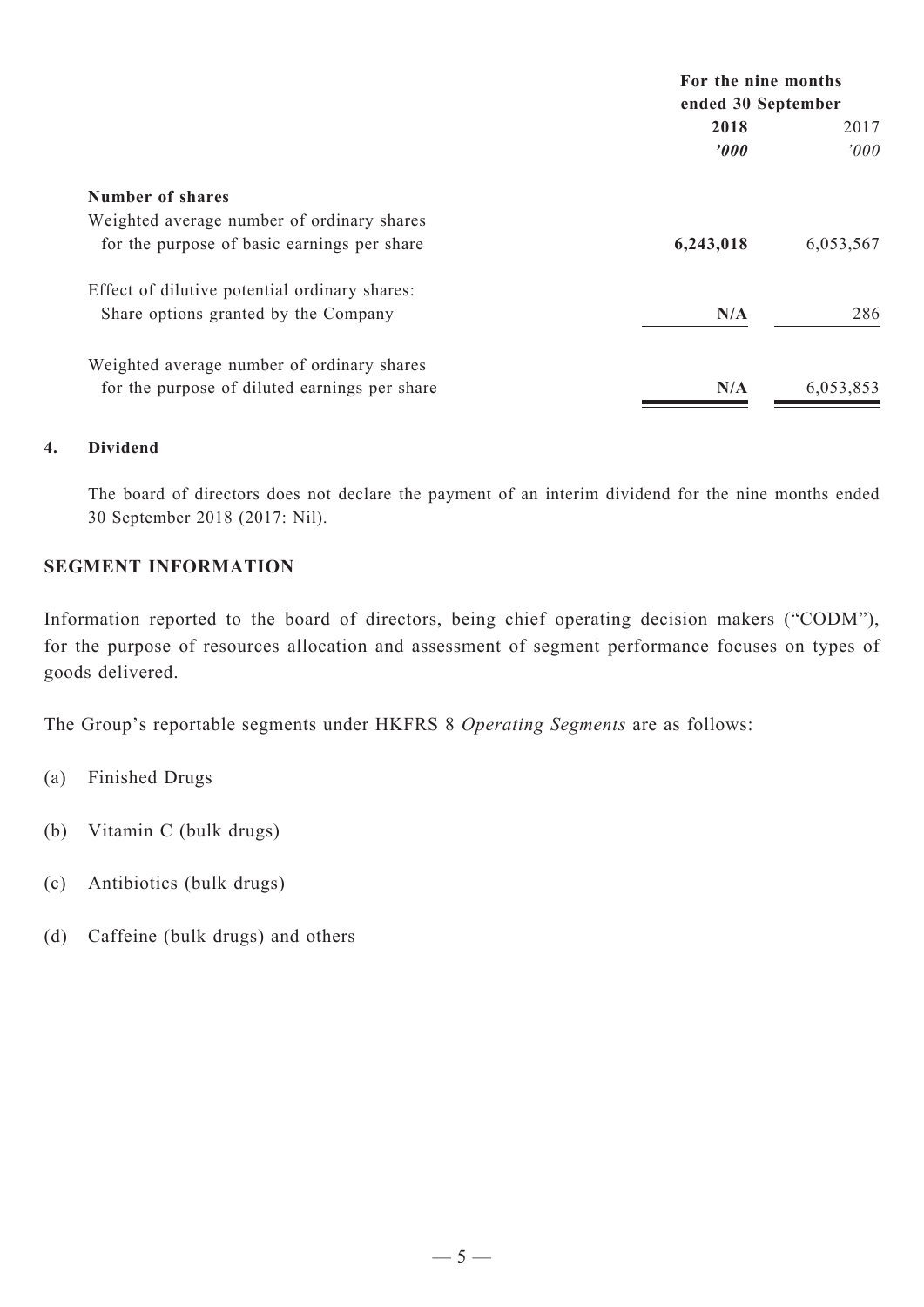All reportable and operating segments are engaged in the manufacture and sales of pharmaceutical products. Under HKFRS 15, revenue from manufacture and sales of pharmaceutical products is recognised at a point in time when the customer obtains control of the distinct goods.

The following is an analysis of the Group's revenue and results by reportable and operating segment.

# *For the nine months ended 30 September 2018 (Unaudited):*

|                                    | Finished        |                 |                 | Caffeine        | Segment         |                 |                 |
|------------------------------------|-----------------|-----------------|-----------------|-----------------|-----------------|-----------------|-----------------|
|                                    | <b>Drugs</b>    | Vitamin C       | Antibiotics     | and others      | total           | Eliminations    | Consolidated    |
|                                    | <b>HK\$'000</b> | <b>HK\$'000</b> | <b>HK\$'000</b> | <b>HK\$'000</b> | <b>HK\$'000</b> | <b>HK\$'000</b> | <b>HK\$'000</b> |
| <b>SEGMENT REVENUE</b>             |                 |                 |                 |                 |                 |                 |                 |
| External sales                     | 12,354,298      | 1,679,335       | 1,045,646       | 769,527         | 15,848,806      |                 | 15,848,806      |
| Inter-segment sales                |                 | 41,422          | 72,142          | 4,369           | 117,933         | (117, 933)      |                 |
| <b>TOTAL REVENUE</b>               | 12,354,298      | 1,720,757       | 1,117,788       | 773,896         | 15,966,739      | (117, 933)      | 15,848,806      |
| <b>SEGMENT PROFIT</b>              | 2,606,913       | 627,803         | 40,630          | 146,843         |                 |                 | 3,422,189       |
| Unallocated income                 |                 |                 |                 |                 |                 |                 | 152,716         |
| Unallocated expenses               |                 |                 |                 |                 |                 |                 | (139, 667)      |
| Operating profit                   |                 |                 |                 |                 |                 |                 | 3,435,238       |
| Finance costs                      |                 |                 |                 |                 |                 |                 | (60, 478)       |
| Share of results of joint ventures |                 |                 |                 |                 |                 |                 | 35,356          |
| Profit before tax                  |                 |                 |                 |                 |                 |                 | 3,410,116       |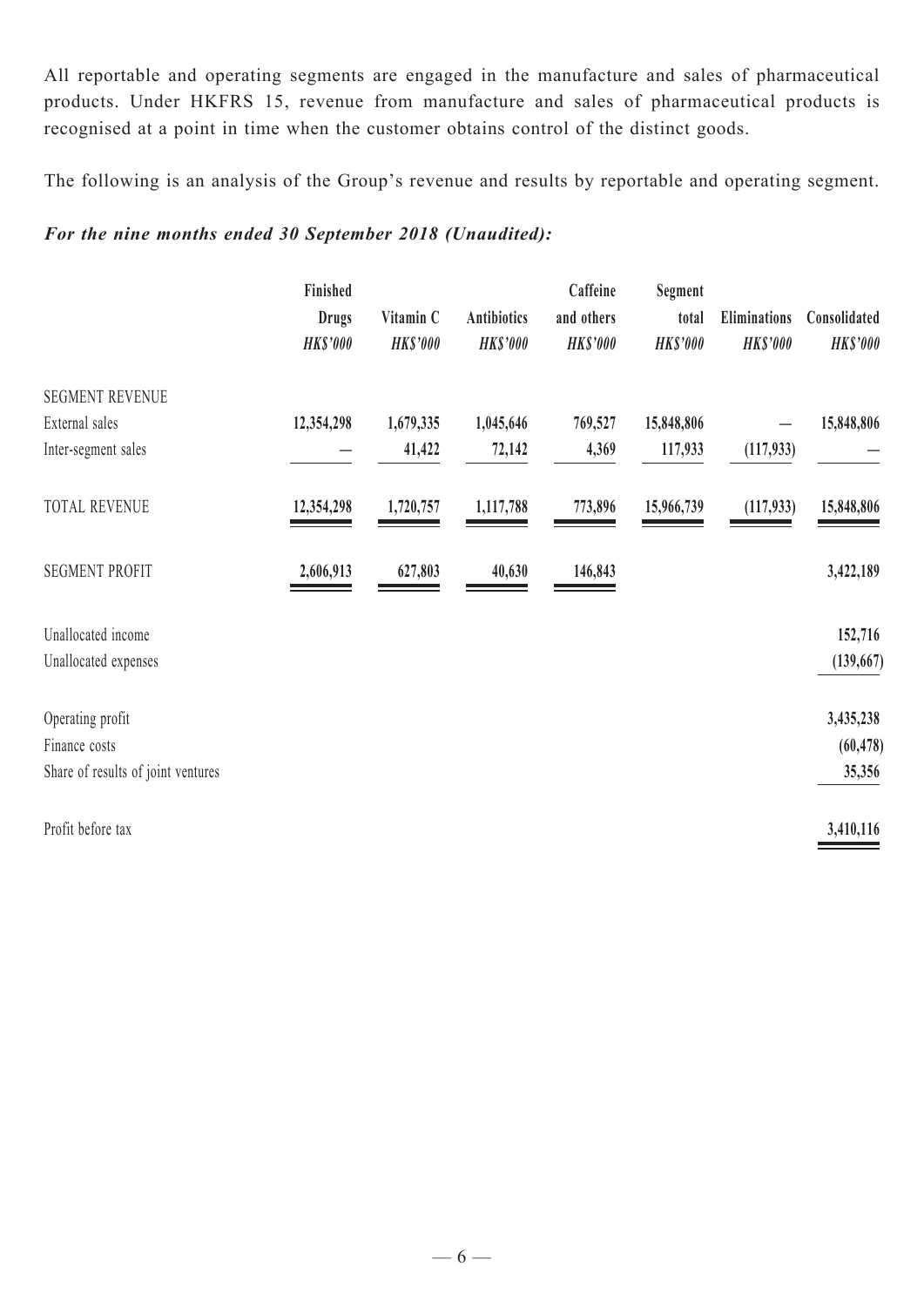#### *For the nine months ended 30 September 2017 (Unaudited):*

|                                    | Finished  |           |             | Caffeine   | Segment    |              |              |
|------------------------------------|-----------|-----------|-------------|------------|------------|--------------|--------------|
|                                    | Drugs     | Vitamin C | Antibiotics | and others | total      | Eliminations | Consolidated |
|                                    | HK\$'000  | HK\$'000  | HK\$'000    | HK\$'000   | HK\$'000   | HK\$'000     | HK\$'000     |
| <b>SEGMENT REVENUE</b>             |           |           |             |            |            |              |              |
| External sales                     | 8,176,085 | 1,334,217 | 914,358     | 783,201    | 11,207,861 |              | 11,207,861   |
| Inter-segment sales                |           | 26,251    | 71,207      | 5,433      | 102,891    | (102, 891)   |              |
| <b>TOTAL REVENUE</b>               | 8,176,085 | 1,360,468 | 985,565     | 788,634    | 11,310,752 | (102, 891)   | 11,207,861   |
| <b>SEGMENT PROFIT</b>              | 2,061,157 | 407,828   | 43,045      | 157,174    |            |              | 2,669,204    |
| Unallocated income                 |           |           |             |            |            |              | 12,955       |
| Unallocated expenses               |           |           |             |            |            |              | (82,082)     |
| Operating profit                   |           |           |             |            |            |              | 2,600,077    |
| Finance costs                      |           |           |             |            |            |              | (23,767)     |
| Share of results of joint ventures |           |           |             |            |            |              | 1,454        |
| Profit before tax                  |           |           |             |            |            |              | 2,577,764    |

Segment profit represents the profit earned by each segment without allocation of interest income, finance costs, central administrative expenses, share of results of joint ventures. This is the measure reported to the CODM for the purposes of resource allocation and performance assessment.

Inter-segment sales are charged at prevailing market rates.

Segment assets and liabilities are not regularly provided to the CODM for review.

#### **BUSINESS REVIEW**

#### **Results**

For the first nine months of 2018, the Group reported sales of approximately HK\$15,849 million, representing a 41.4% growth (or a 34.3% growth on a constant currency basis) year-on-year; and profit attributable to shareholders of approximately HK\$2,734 million, representing a 33.8% growth (or a 27.1% growth on a constant currency basis) year-on-year.